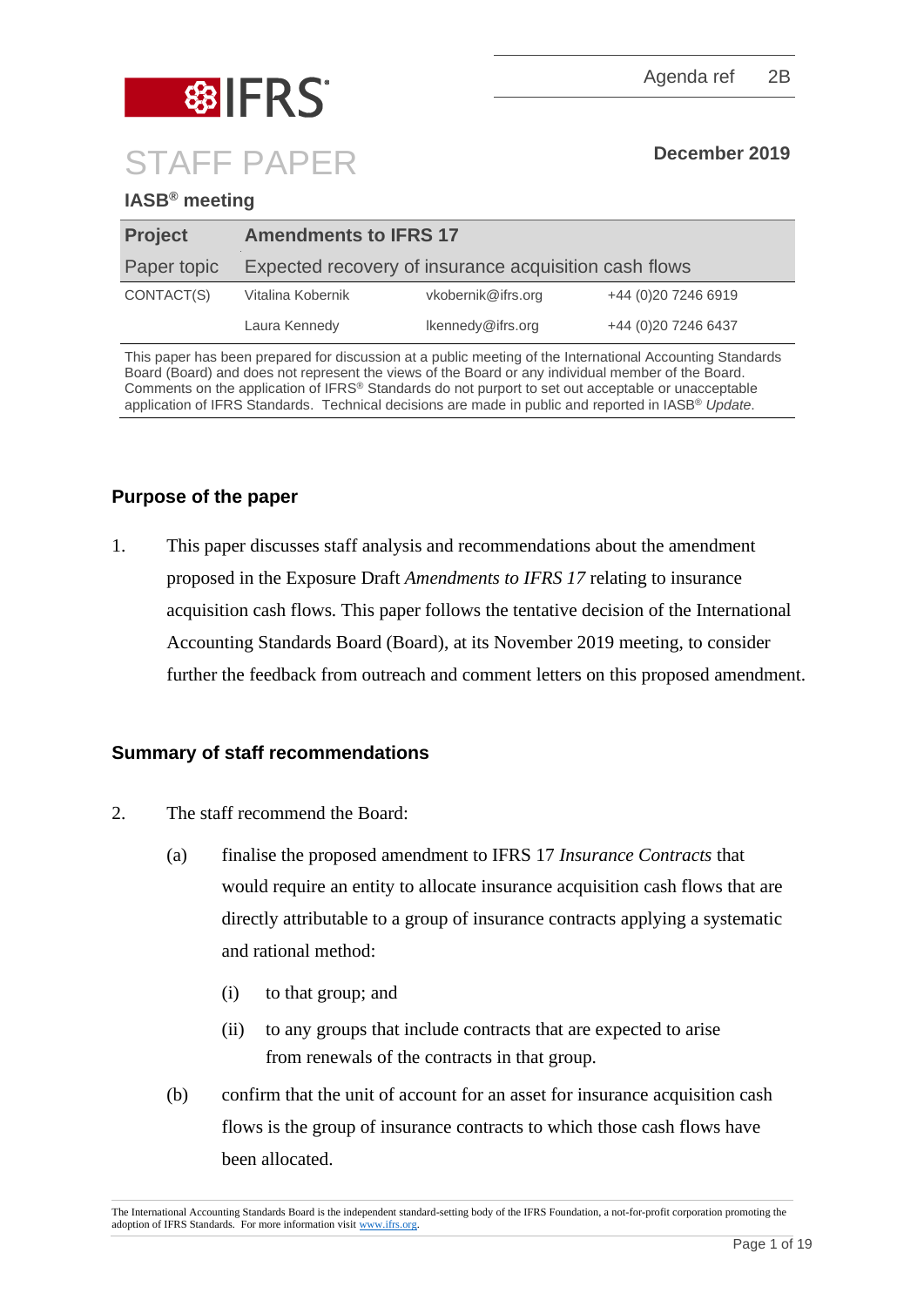- (c) finalise the proposed requirements for an entity to assess the recoverability of an asset for insurance acquisition cash flows if facts and circumstances indicate the asset may be impaired.
- (d) finalise the proposed requirements for an entity to disclose:
	- (i) a reconciliation from the opening to the closing balance of assets for insurance acquisition cash flows, showing separately any recognition of impairment losses and reversals of impairment losses; and
	- (ii) quantitative information, in appropriate time bands, about when an entity expects to derecognise an asset for insurance acquisition cash flows and include those cash flows in the measurement of the group of insurance contracts to which they are allocated.
- (e) retain, unchanged, the requirement in IFRS 17 for an entity to present any asset for insurance acquisition cash flows in the carrying amount of the related portfolios of insurance contracts issued.

# **Structure of the paper**

- 3. This paper provides:
	- (a) an overview of the proposals in the Exposure Draft;
	- (b) an overview of the feedback;
	- (c) the specific feedback, staff analysis, recommendations and questions for Board members on each of the following areas:
		- (i) allocation of insurance acquisition cash flows;
		- (ii) recognition of an asset;
		- (iii) impairment test;
		- (iv) disclosures;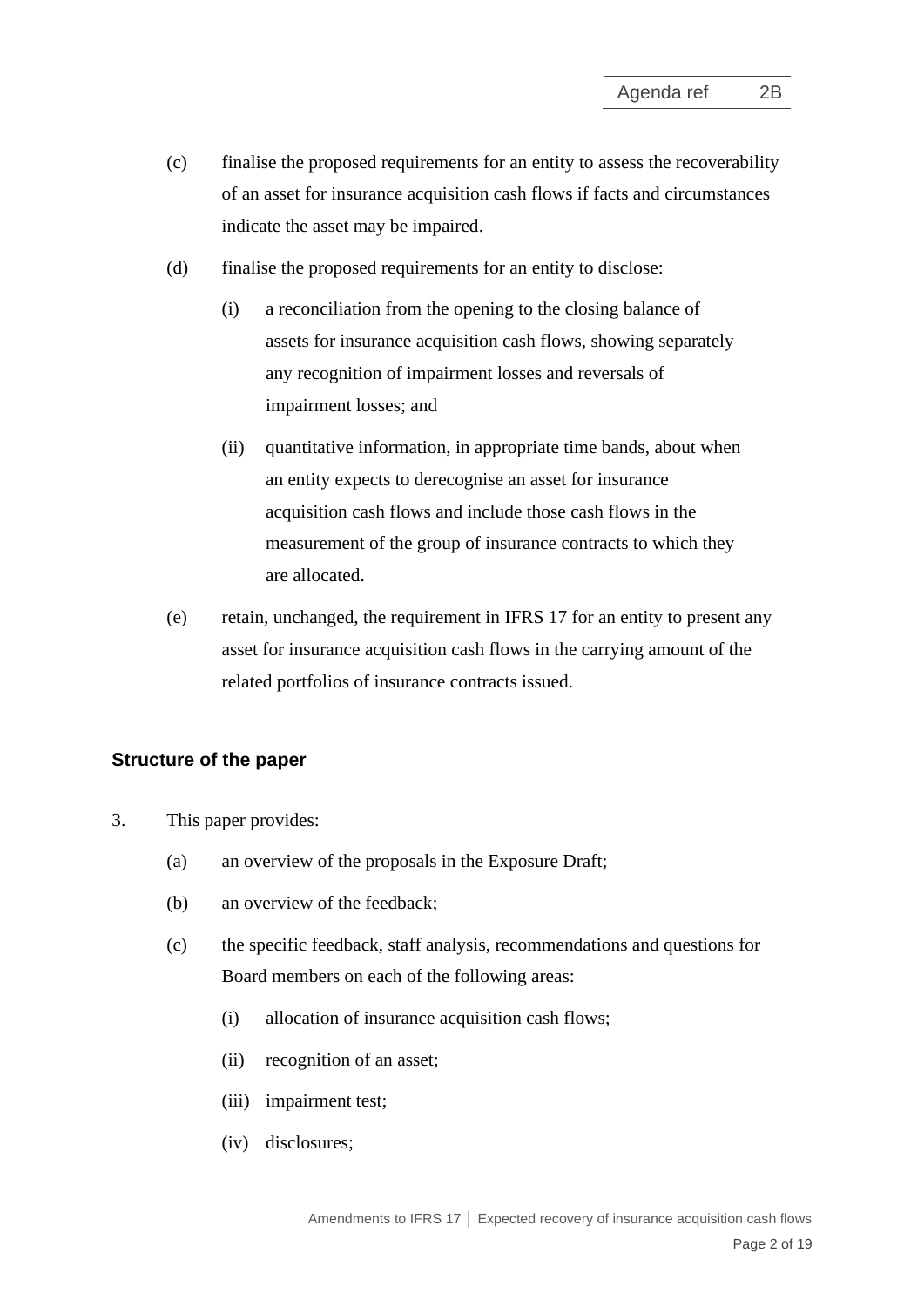- (v) presentation; and
- (vi) transition.
- 4. Appendix A to this paper provides an example of applying the two impairment tests proposed in the Exposure Draft.

# **Proposals in the Exposure Draft<sup>1</sup>**

- 5. Appendix A of IFRS 17 defines insurance acquisition cash flows as cash flows arising from the costs of selling, underwriting and starting a group of insurance contracts that are directly attributable to the portfolio of insurance contracts to which the group belongs. IFRS 17 requires an entity to recognise an asset for any insurance acquisition cash flows relating to a group of insurance contracts that the entity pays before the group is recognised.
- <span id="page-2-0"></span>6. The Exposure Draft proposed that an entity:
	- (a) allocate, on a systematic and rational basis, insurance acquisition cash flows that are directly attributable to a group of insurance contracts:
		- (i) to that group; *and*
		- (ii) to any groups that include contracts that are expected to arise from renewals of the contracts in that group.
	- (b) consistent with the existing requirements of IFRS 17, recognise as an asset insurance acquisition cash flows paid before the group of insurance contracts to which they are allocated is recognised.
	- (c) assess the recoverability of an asset for insurance acquisition cash flows if facts and circumstances indicate the asset may be impaired.
	- (d) provide the following disclosures about such assets:
		- (i) a reconciliation from the opening to the closing balance of assets for insurance acquisition cash flows, showing separately

<span id="page-2-1"></span><sup>1</sup> See paragraphs 28A–28D, 105A–105C and B35A–B35C of the Exposure Draft and paragraphs BC31–BC49 of the Basis for Conclusions on the Exposure Draft.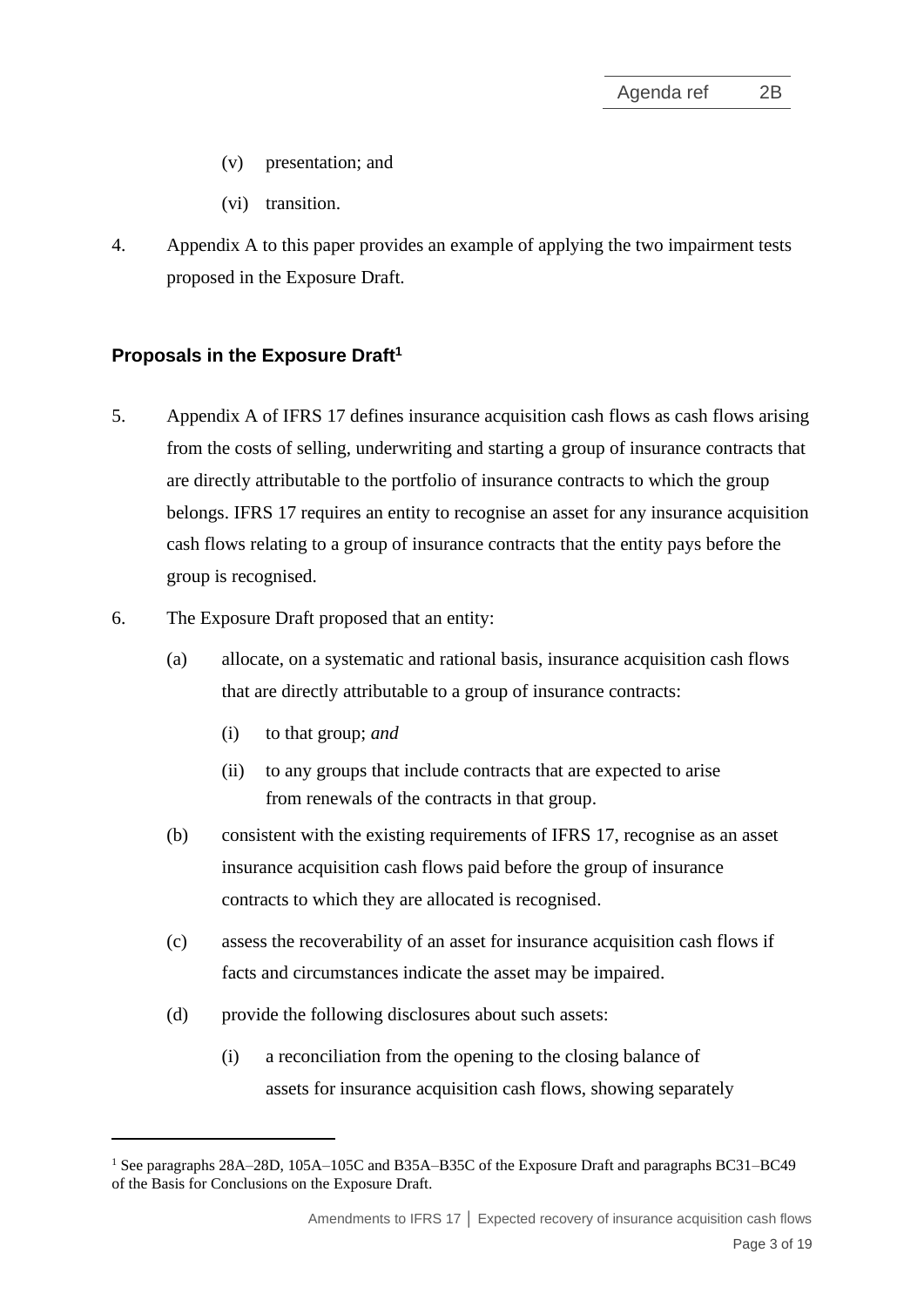any recognition of impairment losses and reversals of impairment losses; and

(ii) quantitative information, in appropriate time bands, about when an entity expects to derecognise an asset for insurance acquisition cash flows and include those cash flows in the measurement of the group of insurance contracts to which they are allocated.

#### **Overview of the feedback**

- 7. Most respondents who commented on the proposed amendment relating to insurance acquisition cash flows agreed with the Board's proposal and rationale for proposing the amendment to IFRS 17 as set out in the paragraph [6](#page-2-0) of this paper.
- 8. A small number of respondents, including one insurer, one user of financial statements, one national standard-setter and one regulator, from different jurisdictions, disagreed with the proposal because, in their view, it would:
	- (a) impair comparability between entities, in the light of the significant judgement they think would be involved in allocating insurance acquisition cash flows to expected renewals; and
	- (b) add complexity to IFRS 17 implementation and application.

#### **Specific feedback, staff analysis and recommendations**

#### *Allocation of insurance acquisition cash flows*

- 9. Some respondents commented on the following aspects of the proposal to allocate insurance acquisition cash flows to groups of insurance contracts:
	- (a) guidance on allocating insurance acquisition cash flows (paragraphs  $10-12$  $10-12$ of this paper);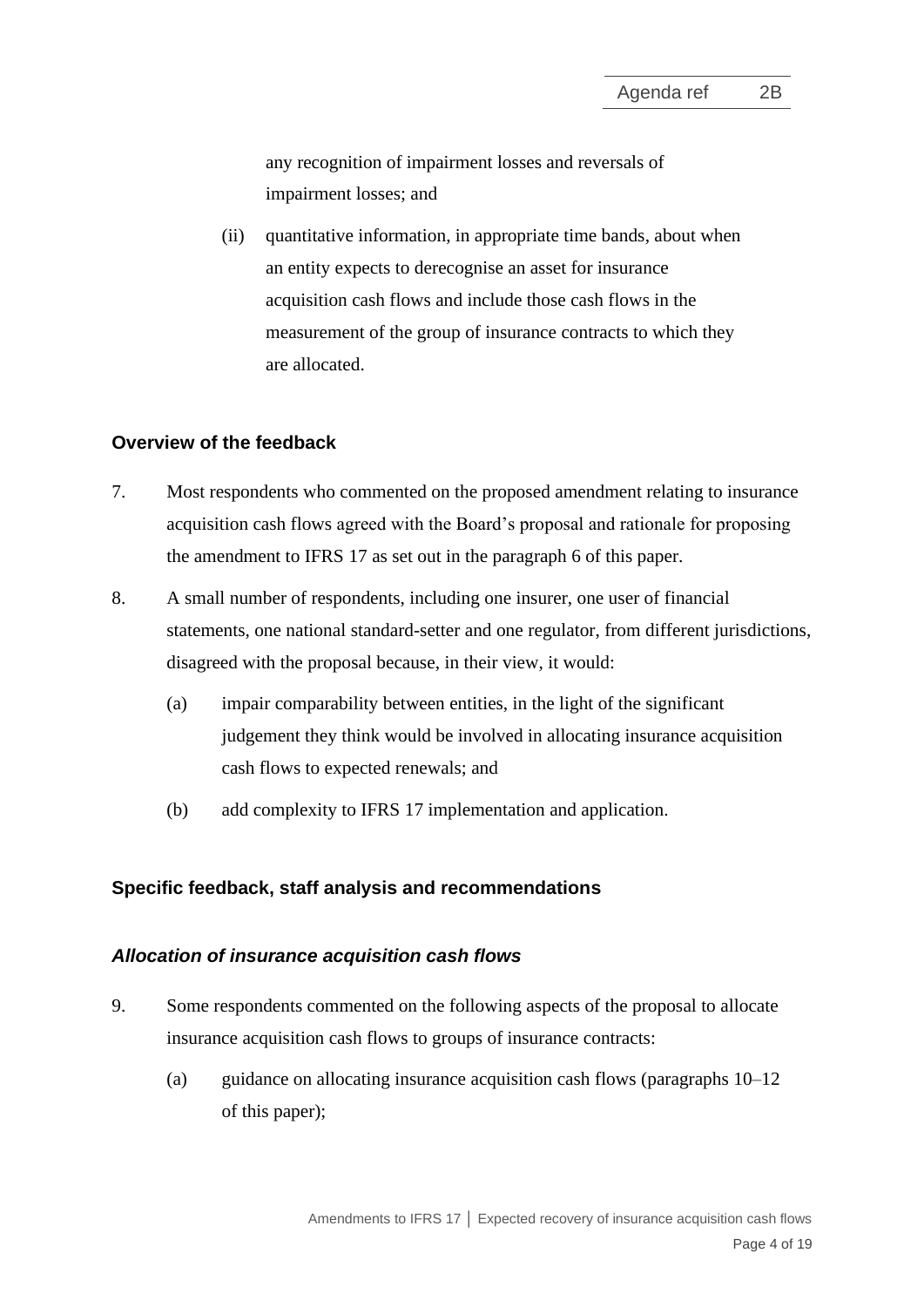- (b) reallocation of insurance acquisition cash flows between groups of insurance contracts (paragraphs [13–](#page-5-0)[14](#page-5-1) of this paper);
- (c) allocation on a systematic and rational basis (paragraphs [15–](#page-5-2)[17](#page-6-0) of this paper); and
- (d) interaction between the wording of the proposed amendment and the requirements in IFRS 17 (paragraphs [18–](#page-6-1)[19](#page-6-2) of this paper).

## *Guidance on allocating insurance acquisition cash flows*

- <span id="page-4-0"></span>10. Some respondents suggested the Board provide guidance on allocating, on a systematic and rational basis, insurance acquisition cash flows that are directly attributable to a group of insurance contracts:
	- (a) to that group; and
	- (b) to any groups that include contracts that are expected to arise from renewals of the contracts in that group.
- 11. The staff think that providing guidance on, or specific examples of, a systematic and rational basis of allocation could:
	- (a) have unintended consequences by unduly restricting an entity's ability to apply judgement in specific facts and circumstances (see paragraph [16](#page-5-3) of this paper).
	- (b) disrupt implementation given that systematic and rational allocation is required by other paragraphs of IFRS 17. For example, paragraph B65(l) of IFRS 17 requires an allocation of fixed and variable overheads to groups of contracts using methods that are systematic and rational and are consistently applied to all costs that have similar characteristics.
- <span id="page-4-1"></span>12. Therefore, the staff think the Board should not provide guidance on, or specific examples of, a systematic and rational basis of allocation of insurance acquisition cash flows.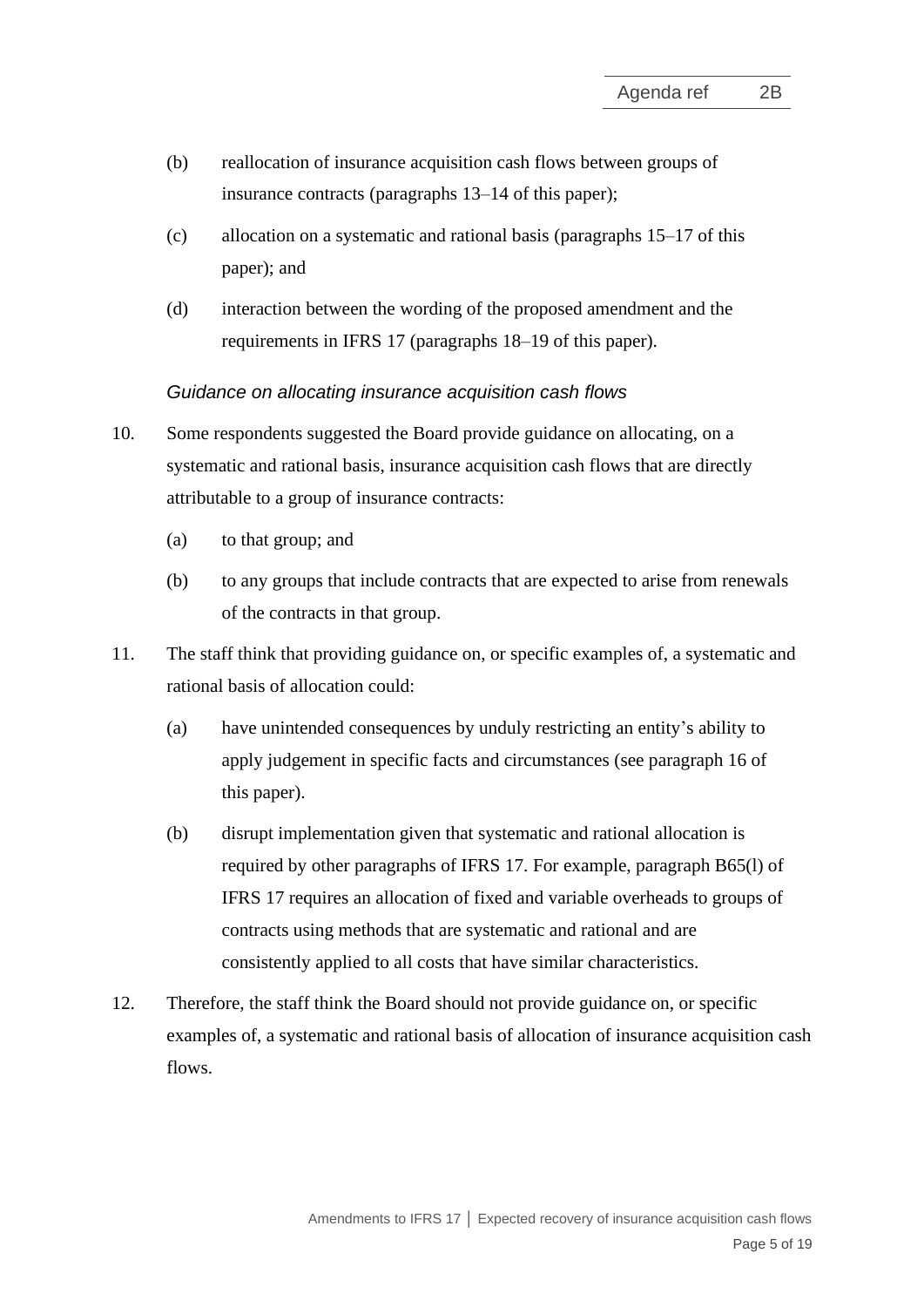*Reallocation of insurance acquisition cash flows between groups of insurance contracts*

- <span id="page-5-0"></span>13. One respondent asked whether an entity would be required or permitted to reallocate insurance acquisition cash flows between groups of insurance contracts each reporting period. For example, this respondent questioned whether an entity would be required or permitted to reallocate insurance acquisition cash flows allocated to expected renewals if there was a change in the entity's expectation about the number of renewals.
- <span id="page-5-1"></span>14. The staff note that a systematic and rational allocation would be required at the end of each reporting period. The staff think that an entity should apply the same systematic and rational method of allocation consistently over time. However, that method of allocation could result in changes in the amounts being allocated to groups if there are changes in facts and circumstances upon which the method depends. To clarify this approach, the staff intend to revise the wording to refer to 'methods that are systematic and rational', consistent with the wording of B65(l) of IFRS 17.

#### *Allocation on a systematic and rational basis*

- <span id="page-5-4"></span><span id="page-5-2"></span>15. Some respondents expressed the view that a requirement to allocate insurance acquisition cash flows to renewals on a systematic and rational basis would be unduly complex. A small number of those respondents provided the following alternative suggestions:
	- (a) requiring an entity to allocate insurance acquisition cash flows to groups based on expected recovery—that is, based on how the entity expects to recover the insurance acquisition cash flows; and
	- (b) permitting, rather than requiring, an entity to allocate insurance acquisition cash flows to expected renewals to reduce the complexity and cost of applying IFRS 17.
- <span id="page-5-6"></span><span id="page-5-5"></span><span id="page-5-3"></span>16. In the staff view, an allocation to groups based on expected recovery is one systematic and rational basis of allocation. However, it is not the only systematic and rational basis. The staff think that a requirement to allocate insurance acquisition cash flows based on expected recovery as suggested in paragraph [15\(a\)](#page-5-4) of this paper could be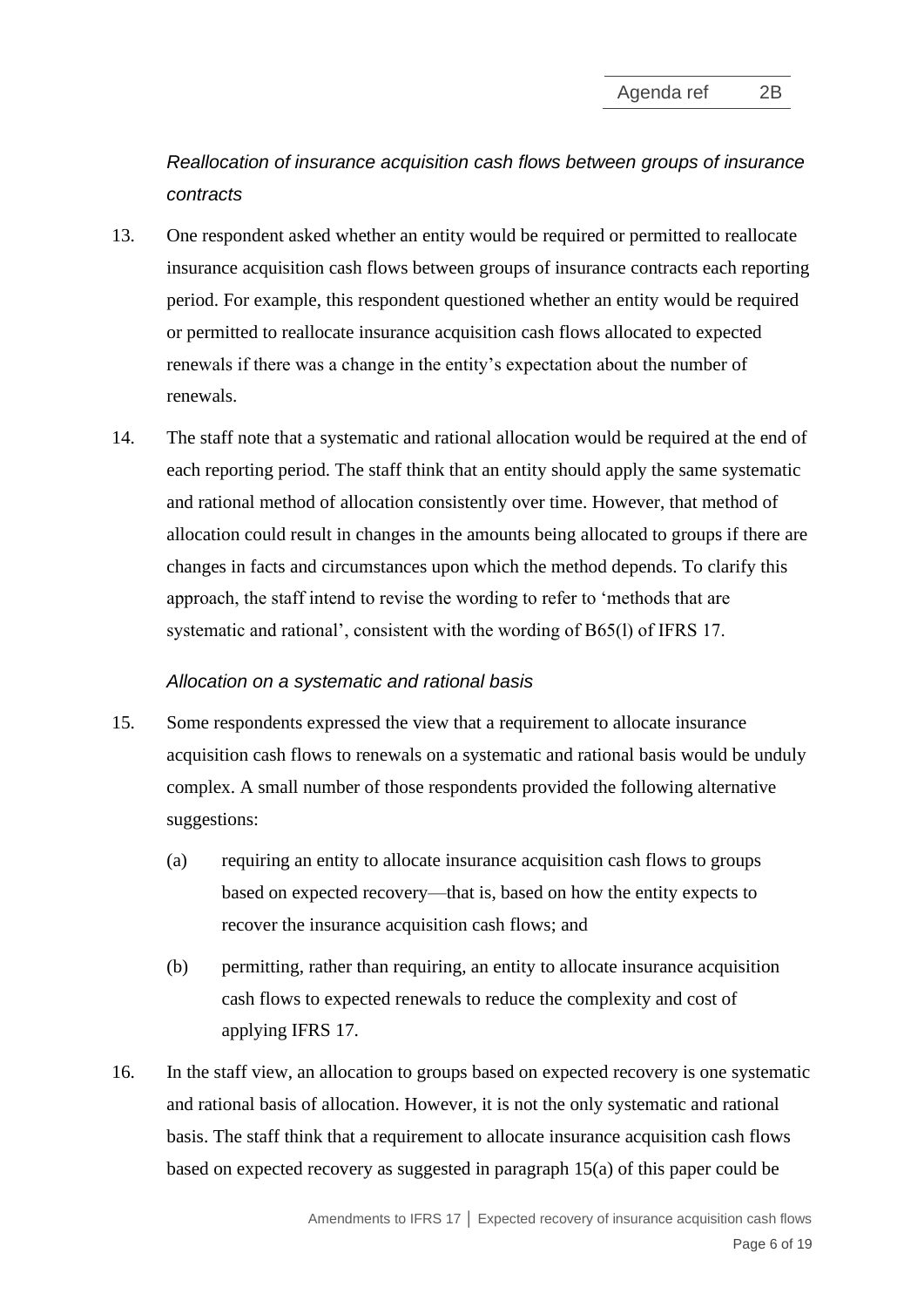restrictive and burdensome for some entities to apply. Instead, in the staff view, requiring allocation on a systematic and rational basis allows an entity to use judgement to decide whether to allocate on an expected recovery basis, or a different basis. Such judgement would allow an entity to consider both the usefulness of information that would be provided to users of financial statements applying different allocation bases and the costs and benefits of different allocation bases. In addition, the staff note that any lack of recoverability of an asset for insurance acquisition cash flows would be identified by the proposed impairment test (see paragraph [33](#page-10-0) of this paper).

17. In regard to the suggestion from respondents discussed in paragraph [15\(b\)](#page-5-5) of this paper, in the staff view, the proposed amendment does not necessarily add operational complexity as explained in paragraph [16](#page-5-6) of this paper. In addition, the staff note that renewals often arise from short-term insurance contracts, many of which could be accounted for applying the premium allocation approach. Applying that approach an entity is permitted to recognise insurance acquisition cash flows as expenses when incurred rather than recognising an asset, and so the proposed amendment would not be applicable.

# <span id="page-6-0"></span>*Interaction between the wording of the proposed amendment and the requirements in IFRS 17*

- <span id="page-6-1"></span>18. Some respondents suggested the Board clarify the interaction between the wording of the proposed amendment and the requirements in IFRS 17. This is because:
	- (a) in defining insurance acquisition cash flows, Appendix A of IFRS 17 refers to costs that are directly attributable to the *portfolio* of insurance contracts to which the group belongs; whereas
	- (b) the proposed amendment refers to an allocation of insurance acquisition cash flows that are directly attributable to a *group* of insurance contracts.
- <span id="page-6-2"></span>19. The staff note that the proposed allocation requirement refers only to the insurance acquisition cash flows that are directly attributable to a *group* because the proposed amendment is not relevant to those attributable to a *portfolio.* An entity is already required by IFRS 17 to allocate insurance acquisition cash flows attributable to a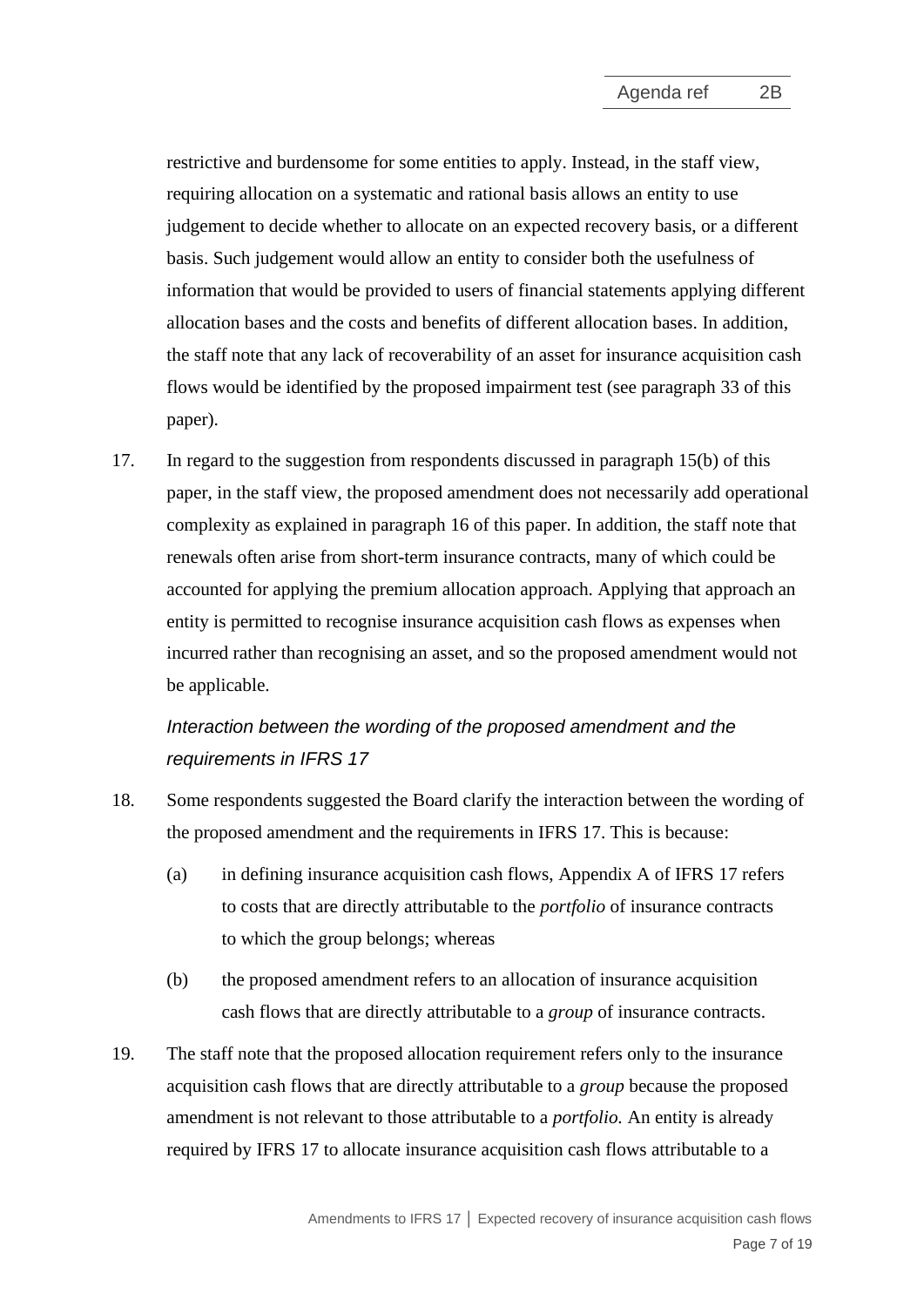portfolio to groups of contracts on a systematic and rational basis. When finalising any amendments to IFRS 17, the staff will consider whether drafting changes are needed to align the proposed amendments and the definition of insurance acquisition cash flows.

## *Staff recommendation*

- 20. Considering the analysis in paragraphs [10](#page-4-0)−[19](#page-6-2) of this paper, the staff recommend the Board finalise the proposed amendment to IFRS 17 that would require an entity to allocate insurance acquisition cash flows that are directly attributable to a group of insurance contracts applying a systematic and rational method:
	- (a) to that group; and
	- (b) to any groups that include contracts that are expected to arise from renewals of the contracts in that group.

#### **Question 1 for Board members**

Do you agree the Board should finalise the proposed amendment to IFRS 17 that would require an entity to allocate insurance acquisition cash flows that are directly attributable to a group of insurance contracts applying a systematic and rational method:

- (a) to that group; and
- (b) to any groups that include contracts that are expected to arise from renewals of the contracts in that group?

# *Recognition of an asset*

- 21. Some respondents suggested the Board clarify the unit of account for an asset for insurance acquisition cash flows. A small number of those respondents expressed the view that the unit of account should be an entity level asset, similar to the unit of account used by entities applying some existing insurance accounting practices to recognise deferred acquisition costs as assets.
- 22. Applying IFRS 17, the unit of account for any asset recognised for insurance acquisition cash flows is the group of insurance contracts to which the insurance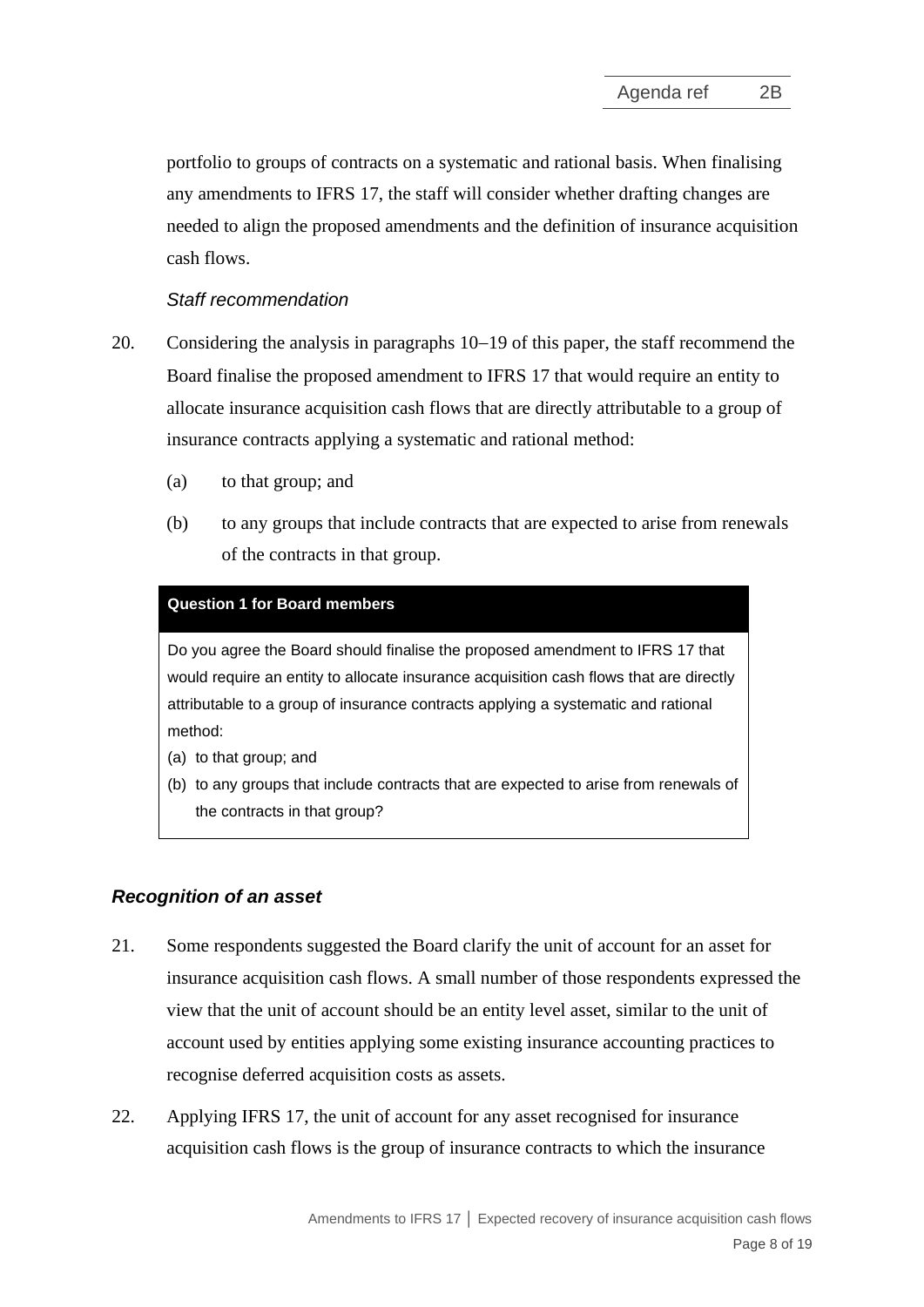acquisition cash flows have been allocated. This is consistent with the recognition and measurement requirements of IFRS 17.

- 23. The staff note that applying IFRS 17 as originally issued, an entity that recognises an asset for insurance acquisition cash flows is required to identify the future groups to which those insurance acquisition cash flows relate. Applying the proposed amendment, an entity would be required to identify groups further into the future because the entity would be required to identify the future groups that will include expected renewals. The staff acknowledge that this could be complex. However, the staff think that an entity must identify the future group to which insurance acquisition cash flows paid have been allocated in order to recognise those insurance acquisition cash flows as an asset.
- 24. In addition, the staff note that if the unit of account for the asset was at an entity level, as suggested by some respondents, the proposed impairment test would be performed at an entity level. If the impairment test was performed at an entity level, the asset for insurance acquisition cash flows would relate to a specific subset of insurance contracts but it would be tested for impairment against the expected net cash inflows of all insurance contracts the entity expects to issue. Therefore, the staff expect that it would be highly unlikely that an impairment test at an entity level would identify any impairment losses. Consequently, the staff view is that setting the unit of account at an entity level would result in a significant loss of useful information.

#### *Staff recommendation*

25. The staff recommend the Board confirm that the unit of account for an asset for insurance acquisition cash flows is the group of insurance contracts to which those cash flows have been allocated.

#### **Question 2 for Board members**

Do you agree the Board should confirm that the unit of account for an asset for insurance acquisition cash flows is the group of insurance contracts to which those cash flows have been allocated?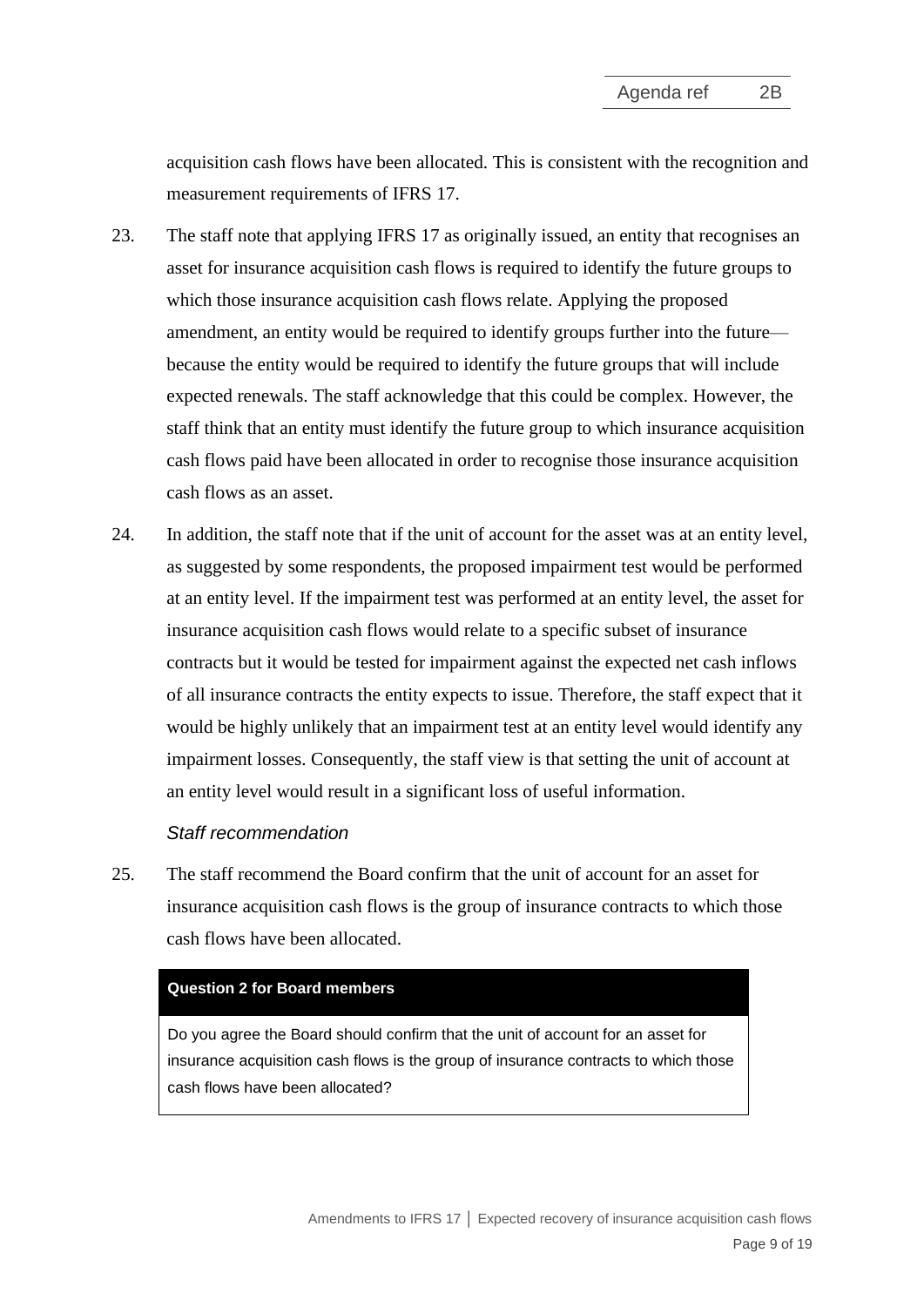#### *Impairment test*

- 26. Some respondents commented on the following aspects of the proposal to assess the recoverability of an asset for insurance acquisition cash flows:
	- (a) frequency of the impairment test (paragraphs [27](#page-9-0)[–30](#page-9-1) of this paper); and
	- (b) application of the impairment test (paragraphs [31](#page-10-1)[–34](#page-10-2) of this paper).

#### *Frequency of the impairment test*

- <span id="page-9-0"></span>27. A small number of respondents suggested that an entity should be required to assess the recoverability of an asset for insurance acquisition cash flows annually, regardless of the existence of facts and circumstances indicating the asset may be impaired.
- 28. The staff note that requiring an entity to test an asset for insurance acquisition cash flows for impairment only when facts and circumstances indicate the asset may be impaired is consistent with:
	- (a) paragraph 26 of IFRS 17 for the recognition of a group of onerous contracts before the beginning of the coverage period or the date when the first payment from a policyholder in the group becomes due; and
	- (b) IAS 36 *Impairment of Assets*, which requires that an entity assess at the end of each reporting period whether there is any indication that an asset may be impaired.
- 29. In the staff view, requiring an entity to test the recoverability of an asset for insurance acquisition cash flows annually, regardless of whether facts and circumstance indicate the asset may be impaired, could lead to an unnecessary operational burden for entities.
- <span id="page-9-1"></span>30. Therefore, the staff think that, as proposed in the Exposure Draft, the Board should require an entity to test the recoverability of an asset for insurance acquisition cash flows at the end of a reporting period if facts and circumstances indicate the asset may be impaired.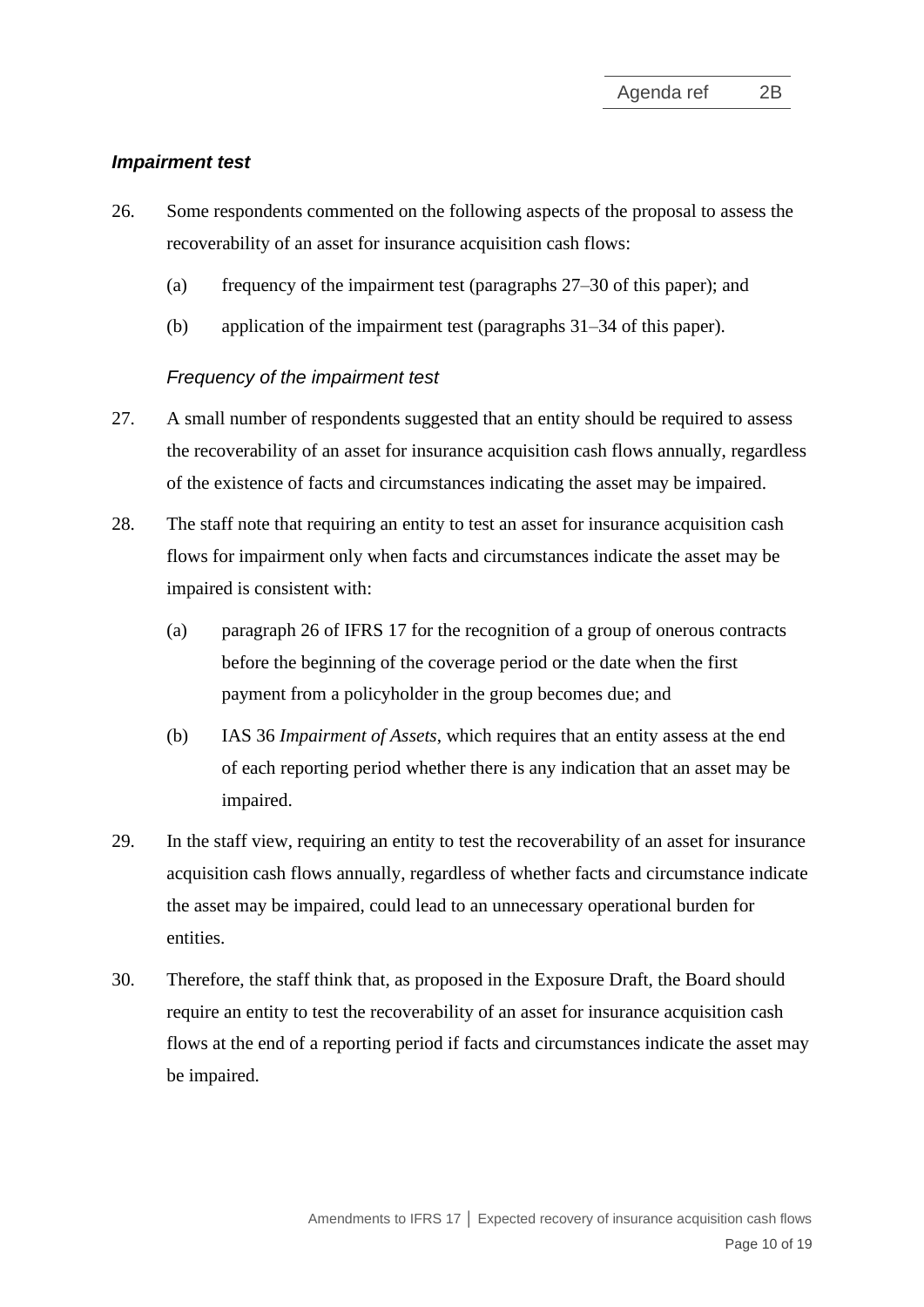#### *Application of the impairment test*

- <span id="page-10-1"></span>31. Some respondents expressed concerns that the proposed requirements to assess the recoverability of an asset for insurance acquisition cash flows, if facts and circumstances indicate the asset may be impaired, are unduly complex. Specifically, those respondents noted that the Exposure Draft proposes a two-step impairment test. Those steps are:
	- (a) an impairment test at the level of a group of insurance contracts (group level impairment test); and
	- (b) an additional impairment test specific to insurance acquisition cash flows allocated to expected contract renewals (additional impairment test).
- <span id="page-10-4"></span><span id="page-10-3"></span>32. Those respondents suggested the Board not require the additional impairment test discussed in paragraph [31\(b\)](#page-10-3) of this paper because, in their view, the group impairment level test discussed in paragraph [31\(a\)](#page-10-4) of this paper would be sufficient to identify any impairment loss. In addition, some of those respondents noted that the information that would be required to perform the additional impairment test is more detailed than the information about expected renewals that entities typically maintain applying some existing insurance accounting practices.
- <span id="page-10-0"></span>33. As explained in paragraph BC45 of the Basis for Conclusions on the Exposure Draft, the proposed group level impairment test compares the carrying amount of an asset for insurance acquisition cash flows allocated to a group with the expected net cash inflow of that group. That net cash inflow includes cash flows for expected renewals of contracts with current policyholders and cash flows for contracts with future policyholders expected to be in that same group. The Board decided to require an additional impairment test specific to cash flows for expected contract renewals. The additional impairment test results in the recognition of any impairment losses on expected future renewals when the entity no longer expects those renewals to occur. Without the additional impairment test, cash flows from future policyholder contracts might prevent the recognition of such an impairment loss.
- <span id="page-10-2"></span>34. Appendix A to this paper provides an example illustrating how an entity would apply the impairment test requirements discussed in paragraphs  $31(a)$  and  $31(b)$  of this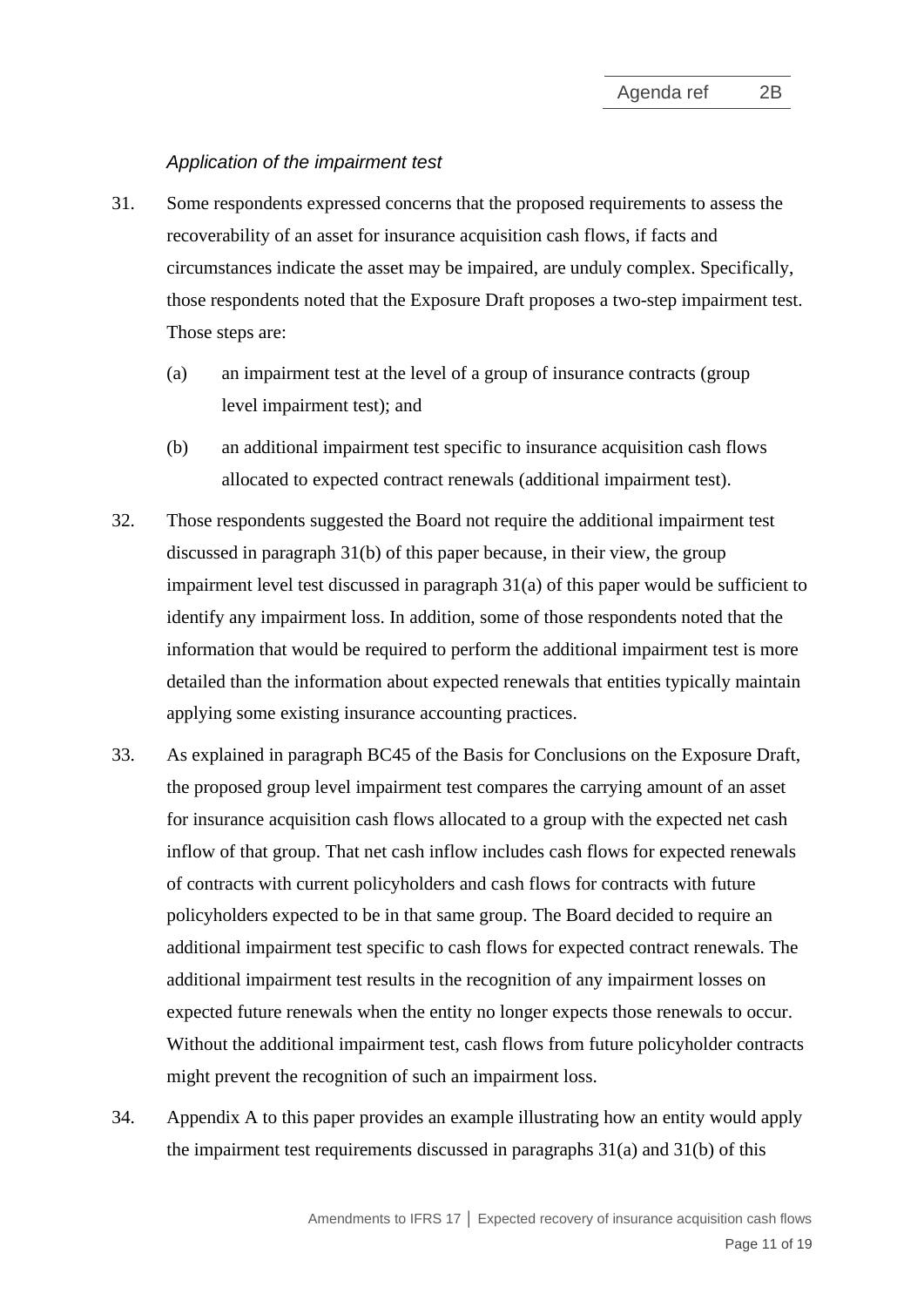paper. In that example, an impairment loss is identified by both tests. In other examples, either test could identify an impairment loss that would not be identified by the other test, for example:

- (a) the group impairment level test could identify an impairment loss when entities do not expect any renewals (so the additional impairment test would not apply) and fewer contracts have been issued than expected initially; or
- (b) the additional impairment test could identify an impairment loss when entities allocate insurance acquisition cash flows to a future group of expected renewals, subsequently no longer expect those renewals but do expect to issue profitable contracts to new policyholders (as discussed in paragraph [33](#page-10-0) of this paper).

### *Staff recommendation*

35. The staff acknowledge that the impairment tests are an additional operational task for entities. However, as discussed in paragraph [30](#page-9-1) of this paper, the staff continue to recommend that any impairment test would be required only when facts and circumstances indicate an asset may be impaired. In those circumstances, the staff view is that the benefit of identifying potential impairment losses outweighs the operational cost. The staff also recommend the Board confirm that the impairment test includes two steps as set out in paragraph [31](#page-10-1) of this paper.

#### **Question 3 for Board members**

Do you agree the Board should finalise the proposed requirements to assess the recoverability of an asset for insurance acquisition cash flows if facts and circumstances indicate the asset may be impaired?

#### *Disclosures*

36. Some respondents agreed with the Board's view that the following proposed disclosure requirements would provide useful information: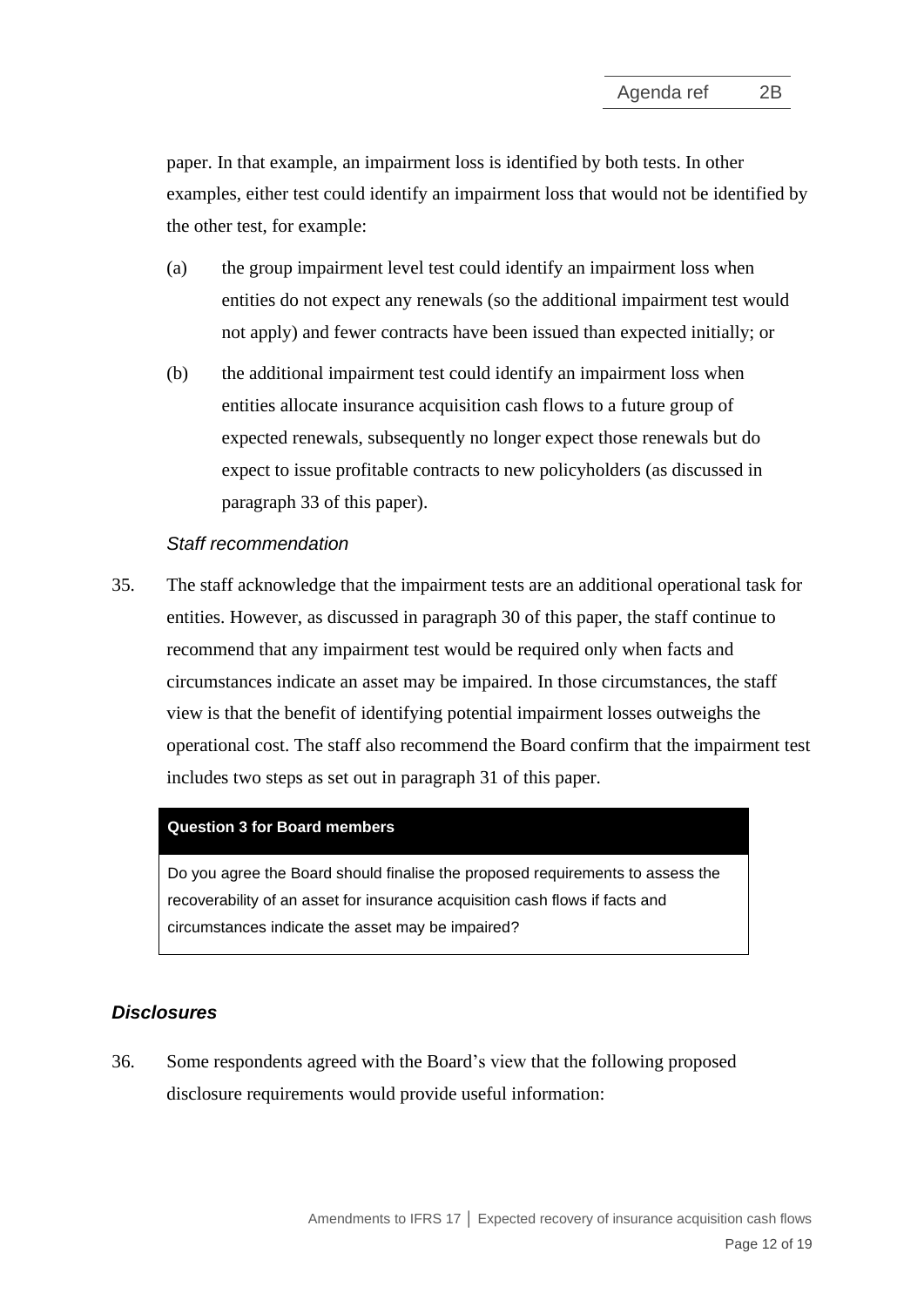- (a) a reconciliation from the opening to the closing balance of assets for insurance acquisition cash flows, showing separately any recognition of impairment losses and reversals of impairment losses; and
- <span id="page-12-0"></span>(b) quantitative information, in appropriate time bands, about when an entity expects to derecognise an asset for insurance acquisition cash flows and include those cash flows in the measurement of the group of insurance contracts to which they are allocated.
- 37. A small number of respondents expressed concerns that the proposed disclosure described in paragraph [36\(b\)](#page-12-0) of this paper would require entities to disclose commercially sensitive information about projections of future business. Some of those respondents think that information about the recoverability of an asset for insurance acquisition cash flows is sufficiently addressed by the proposed impairment test requirements.
- 38. As explained in paragraph BC46 of the Basis for Conclusions on the Exposure Draft, the proposed amendment would extend the period for which an asset for insurance acquisition cash flows would be recognised compared to IFRS 17 as originally issued. In the light of this extended period, the Board's view is that it would be useful for users of financial statements to know when that asset is expected to be derecognised and the insurance acquisition cash flows are expected to be included in the measurement of a group of insurance contracts.
- <span id="page-12-1"></span>39. In the staff view:
	- (a) the Board's view discussed in paragraph [38](#page-12-1) of this paper continues to hold. Feedback from outreach with users of financial statements supports the Board's view.
	- (b) the proposed recoverability assessment identifies when an impairment loss exists, it does not provide users of financial information with information about when an asset for insurance acquisition cash flows is expected to be derecognised.
	- (c) the proposed disclosure requirements are similar to disclosures required by other IFRS Standards (for example, IFRS 15 *Revenue from Contracts with*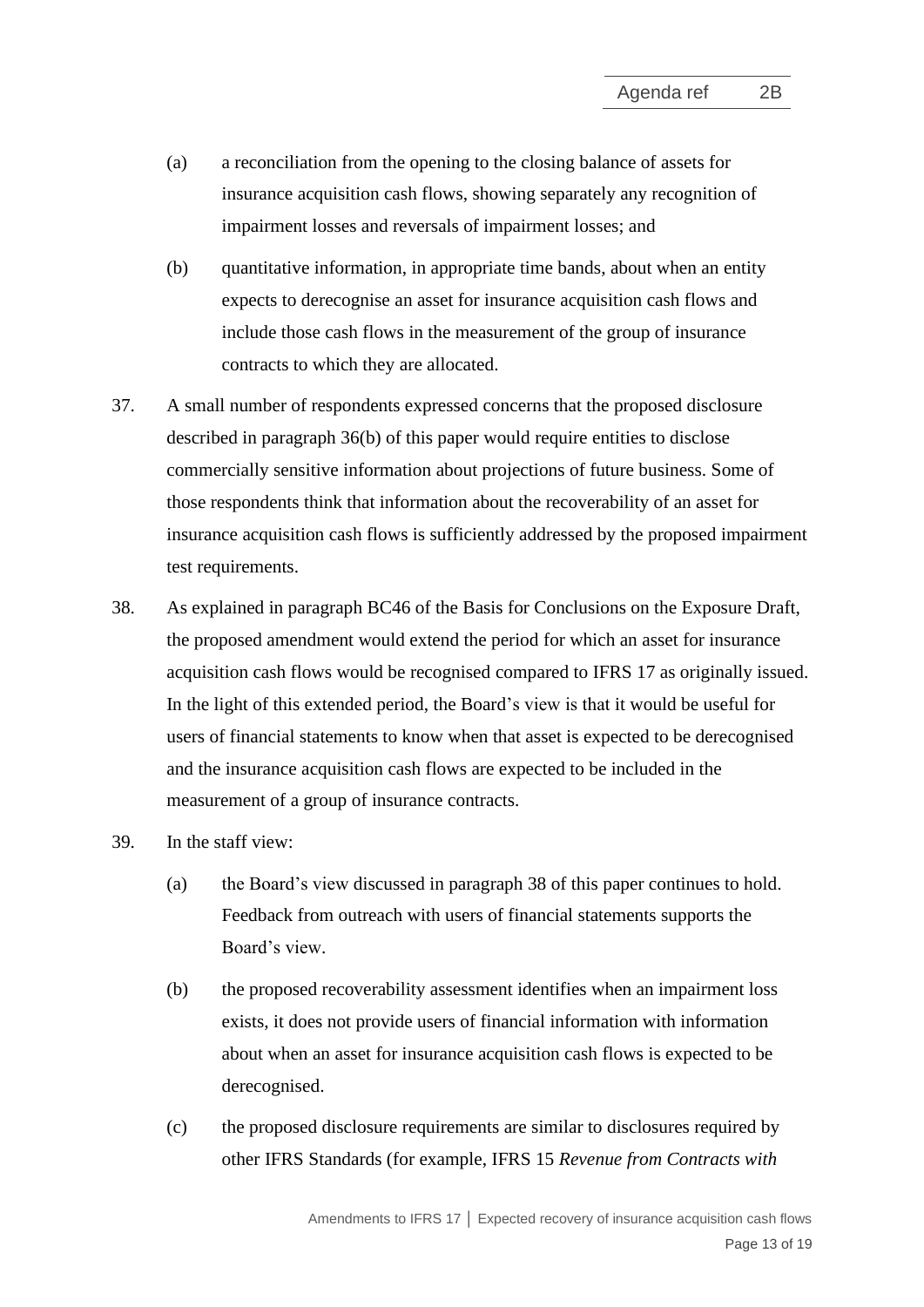*Customers* requires entities to disclose when they expect to recognise as revenue the amounts allocated to unsatisfied performance obligations).

### *Staff recommendation*

- 40. The staff recommend the Board finalise the proposed amendment that would require an entity to disclose:
	- (a) a reconciliation from the opening to the closing balance of assets for insurance acquisition cash flows, showing separately any recognition of impairment losses and reversals of impairment losses; and
	- (b) quantitative information, in appropriate time bands, about when an entity expects to derecognise an asset for insurance acquisition cash flows and include those cash flows in the measurement of the group of insurance contracts to which they are allocated.

#### **Question 4 for Board members**

Do you agree the Board should finalise the proposed amendments that would require an entity to disclose:

- (a) a reconciliation from the opening to the closing balance of assets for insurance acquisition cash flows, showing separately any recognition of impairment losses and reversals of impairment losses; and
- (b) quantitative information, in appropriate time bands, about when an entity expects to derecognise an asset for insurance acquisition cash flows and include those cash flows in the measurement of the group of insurance contracts to which they are allocated?

# *Presentation*

41. A small number of respondents suggested that any asset for insurance acquisition cash flows should be presented separately in the statement of financial position (rather than as part of the carrying amount of the related portfolios of insurance contracts issued as required by the proposed amendment). In their view, separate presentation would provide useful information because it would be aligned with the proposed disclosure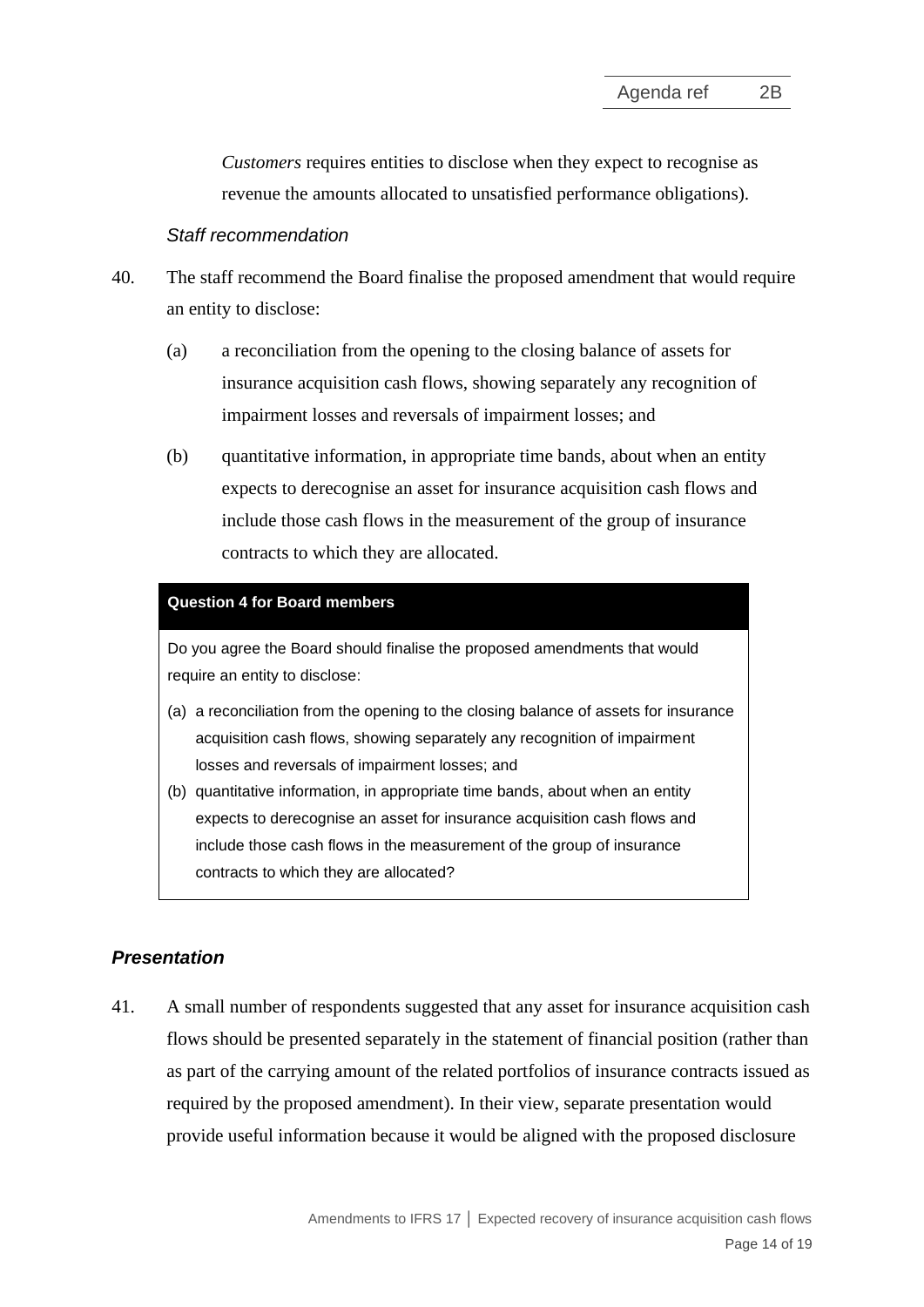requirements for assets for insurance acquisition cash flows described in paragraph [6\(d\)](#page-2-1) of this paper.

- 42. The staff note that the proposed amendment could extend the period for which an asset for insurance acquisition cash flows would be recognised and could increase the amount of the asset compared to IFRS 17 as originally issued. For that reason, the staff understand why some respondents think that separate presentation would provide useful information.
- 43. However, the staff note that an asset for insurance acquisition cash flows will subsequently be included in the measurement of a group of insurance contracts. Therefore, in the staff view, presenting any such asset in the carrying amount of the related portfolio of insurance contracts would provide useful information.
- 44. In addition, the disclosures would provide further information about assets for insurance acquisition cash flows. This is consistent with other IFRS 17 balances that an entity is required to present as a part of the portfolio of insurance contracts rather than separately in the statement of financial position (for example, the contractual service margin).

#### *Staff recommendation*

45. Therefore, the staff recommend the Board retain, unchanged, the requirement to present any asset for insurance acquisition cash flows in the carrying amount of the related portfolio of insurance contracts issued.

#### **Question 5 for Board members**

Do you agree the Board should retain, unchanged, the requirement to present any asset for insurance acquisition cash flows in the carrying amount of the related portfolios of insurance contracts issued?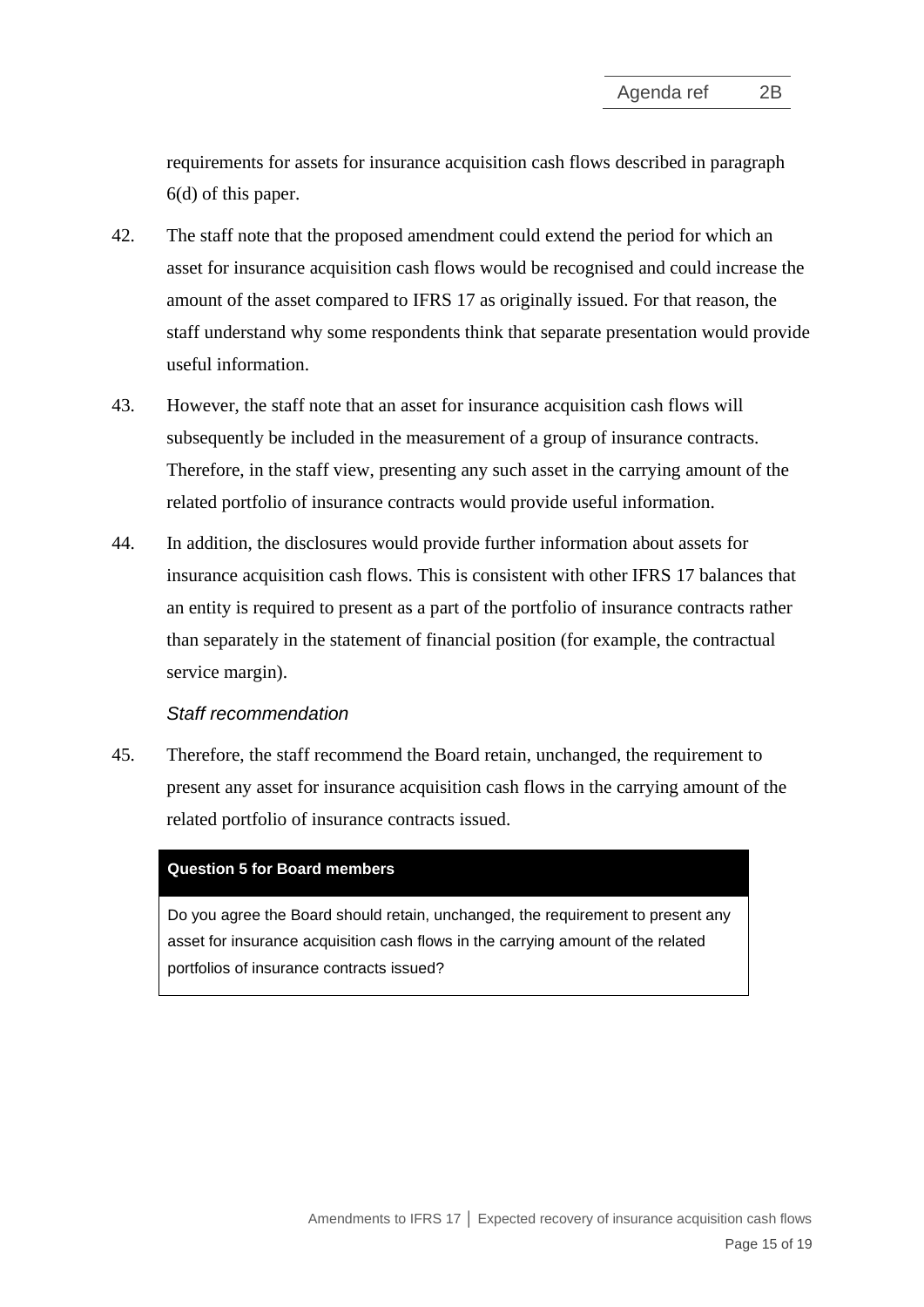# *Transition*

- 46. Some respondents suggested the Board provide transition reliefs to determine an asset for insurance acquisition cash flows when applying IFRS 17 for the first time.
- 47. The staff analysis and recommendations about respondents' feedback on transition reliefs for insurance acquisition cash flows will be provided in a separate paper of a future Board meeting.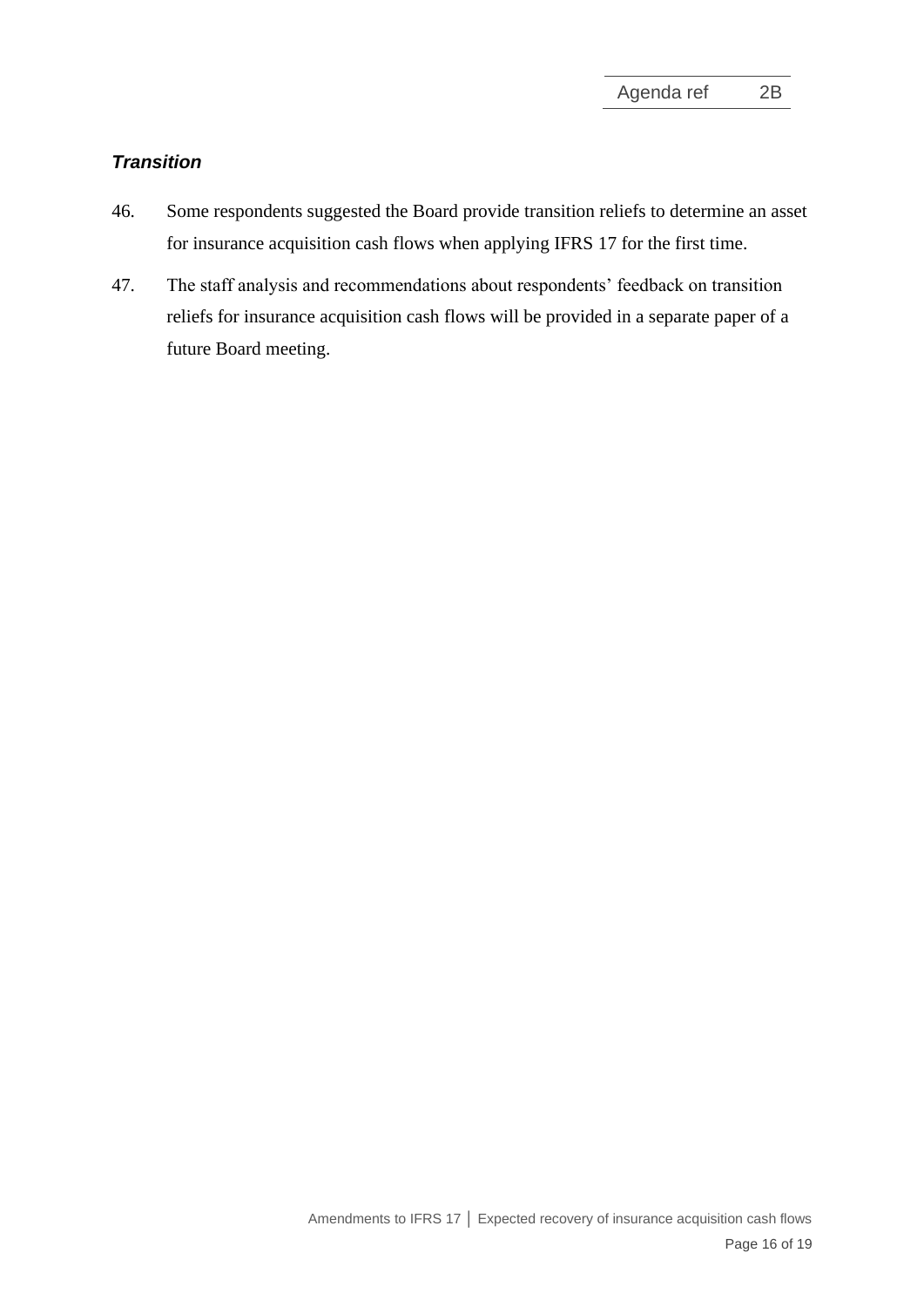# **Appendix A—example of applying the two impairment tests proposed in the Exposure Draft**

A1. The following example illustrates how the two impairment tests proposed in the Exposure Draft would identify any impairment losses on an asset for insurance acquisition cash flows.

# *Fact pattern*

A2. At the beginning of Year 1 an entity pays commissions of CU38<sup>2</sup> relating to a group of insurance contracts yet to be issued. Those commissions meet the definition of insurance acquisition cash flows.

# *Allocation and recognition*

A3. The commission of CU38 is directly attributable to insurance contracts the entity expects to issue later in Year 1 (Group 1). The entity expects that some policyholders of those insurance contracts that will be issued in Year 1 will renew those contracts in Year 2 (Group 2), Year 3 (Group 3) and Year 4 (Group 4). Accordingly, applying the proposed amendment, at the beginning of Year 1, the entity allocates the commissions of CU38 on a systematic and rational basis to the expected future groups of insurance contracts as follows:

|                                                                              | Year 1                             | Year 2                             | Year 3                             | Year 4                             | Total |
|------------------------------------------------------------------------------|------------------------------------|------------------------------------|------------------------------------|------------------------------------|-------|
|                                                                              | (Group 1–<br>initial<br>contracts) | (Group 2–<br>expected<br>renewals) | (Group 3–<br>expected<br>renewals) | (Group 4-<br>expected<br>renewals) |       |
| Assets for insurance<br>acquisition cash flows at<br>the beginning of Year 1 | 25                                 | 5                                  | 5                                  | 3                                  | 38    |

A4. The entity recognises assets for insurance acquisition cash flows of CU38 at the beginning of Year 1.

<sup>&</sup>lt;sup>2</sup> In this paper amounts are denominated in 'currency units' (CU).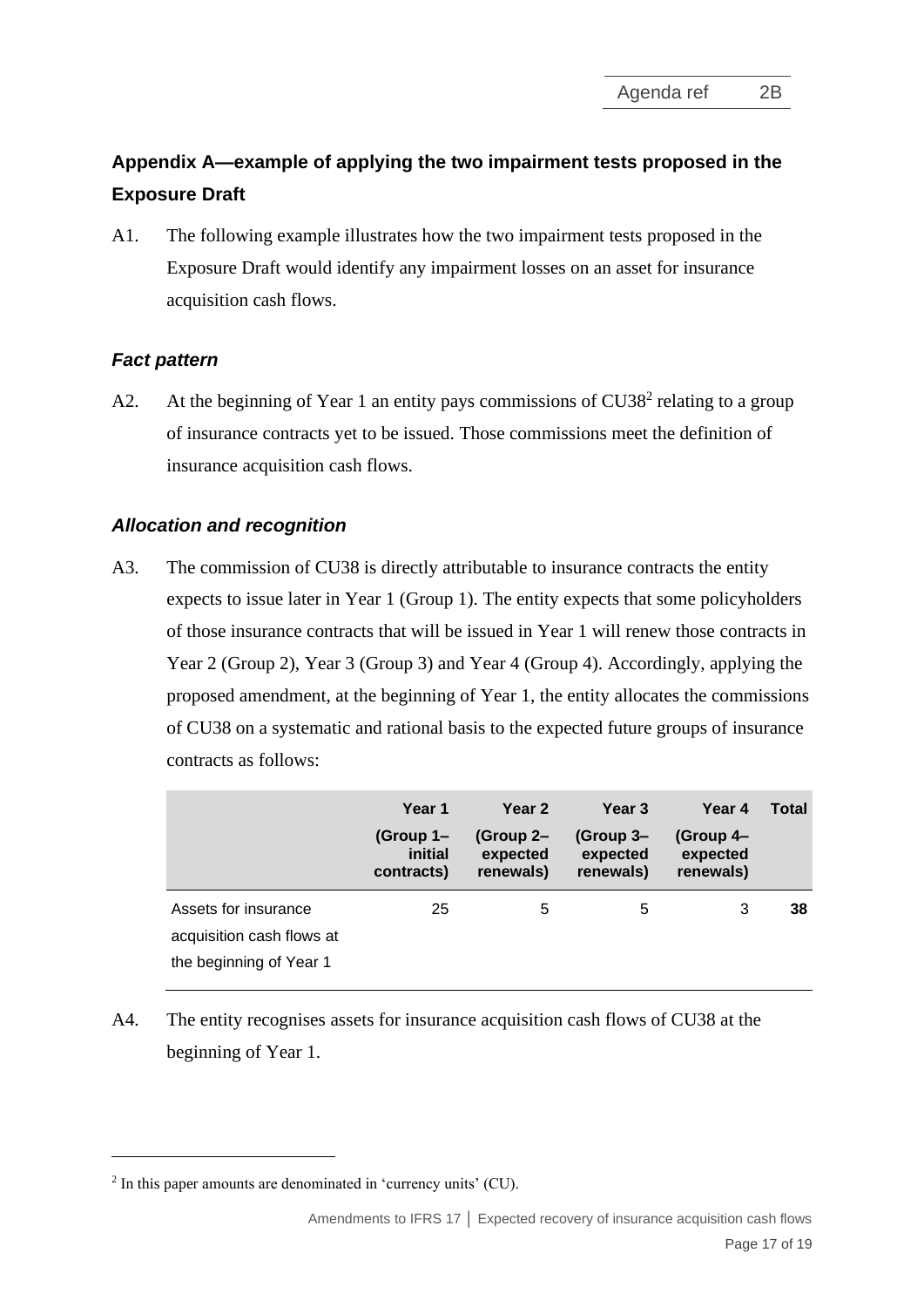A5. At the end of Year 1, the entity derecognises the asset of CU25 allocated to Group 1 and includes the insurance acquisition cash flows in the measurement of Group 1. At the end of Year 1 there are no facts and circumstances indicating that the assets for insurance acquisition cash flows allocated to each of Groups 2 to 4 may be impaired. Therefore, at the end of Year 1 the carrying amount of the assets for insurance acquisition cash flows is CU13:

|                                                   | Year 1                             | Year 2                             | Year 3                             | Year 4                             | Total |
|---------------------------------------------------|------------------------------------|------------------------------------|------------------------------------|------------------------------------|-------|
|                                                   | (Group 1-<br>initial<br>contracts) | (Group 2–<br>expected<br>renewals) | (Group 3-<br>expected<br>renewals) | (Group 4-<br>expected<br>renewals) |       |
| Assets for insurance<br>acquisition cash flows at |                                    | 5                                  | 5                                  | 3                                  | 13    |
| the end of Year 1                                 |                                    |                                    |                                    |                                    |       |

#### *Impairment*

A6. At the end of Year 2, the entity derecognises the asset of CU5 allocated to Group 2, and includes the insurance acquisition cash flows in the measurement of Group 2. At the end of Year 2, facts and circumstances indicate that the assets for insurance acquisition cash flows for Groups 3 and 4 may be impaired. The carrying amount of the assets for insurance acquisition cash flows subject to impairment testing is CU8:

|                                                | Year 1<br>(Group 1-<br>initial<br>contracts) | Year 2<br>(Group 2-<br>expected<br>renewals) | Year 3<br>(Group 3-<br>expected<br>renewals) | Year 4<br>(Group 4-<br>expected<br>renewals) | <b>Total</b> |
|------------------------------------------------|----------------------------------------------|----------------------------------------------|----------------------------------------------|----------------------------------------------|--------------|
| Assets for insurance                           | ۰                                            | ٠                                            | 5                                            | 3                                            | 8            |
| acquisition cash flows at<br>the end of Year 2 |                                              |                                              |                                              |                                              |              |

- A7. Applying the proposed amendment, the entity performs a group level impairment test to each of the assets for the two future groups. In addition, because the entity has allocated amounts to expected renewals, the entity performs the additional impairment test specific to expected renewals.
- A8. To perform the two impairment tests, the entity estimates the following amounts: